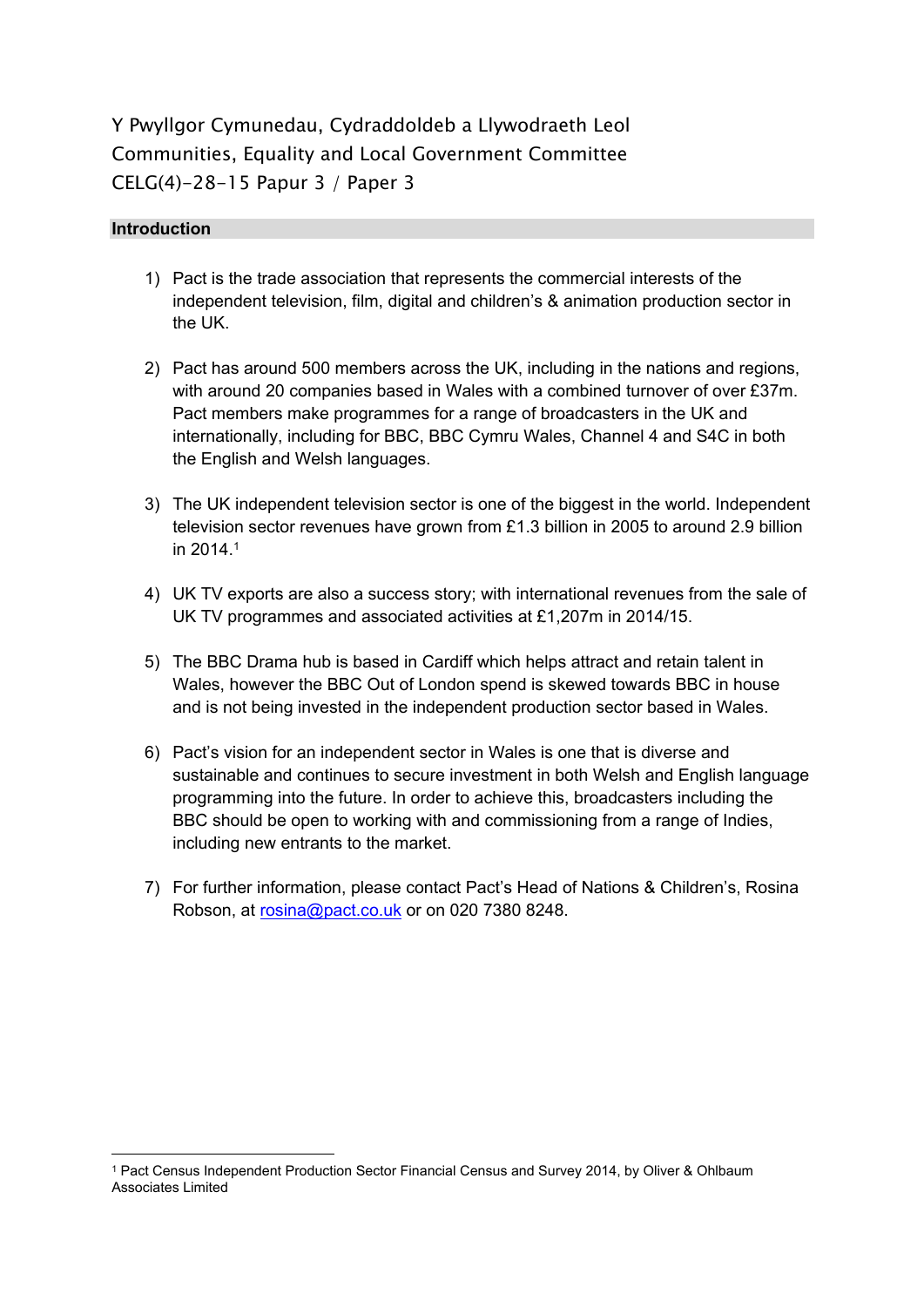#### **Inquiry questions**

Pact is pleased to respond to the Welsh Assembly Committee inquiry into BBC Charter Renewal. Pact members in Wales supply content to broadcasters in the UK and internationally including BBC, Channel 4 and S4C, across a range of genres including drama, factual and children's programming. This content is supplied for both local and UK network programming in both English and Welsh.

The main issue for the independent production sector in Wales is the small proportion of BBC network spend in Wales targeted at the Indie sector; BBC Wales estimate that only around £2m of the £56m spent on commissioning in Wales is allocated to the Indie sector. Clearly, there is room for growth in terms of investing in the Indie sector in Wales as there is currently an over emphasis on BBC in-house. This will help build a diverse and sustainable sector into the future.

- **The future provision of the BBC's services in Wales, in both the English and Welsh languages;**
- **The BBC's current and future funding, governance and accountability arrangements as they relate to Wales;**
- **S4C's future, including its funding, operating and governance arrangements, and the services it provides;**
- **How Wales's interests are being represented during the renewal process.**

Pact responds to those key areas where the Committee has invited comments:

- **1. The future provision of the BBC's services in Wales, in both the English and Welsh languages;**
- 1.1 It is clear that both the BBC Wales in-house and Welsh Indies continue to make a positive contribution to the BBC's UK television output including popular titles such as Doctor Who (although the majority of the production team are not locally based), Casualty, Crimewatch, Hinterland and children's programming such as Ludus and Grandpa in my pocket.
- 1.2 According to Ofcom, Wales fares slightly better than the other nations in terms of audience reach and that viewer appreciation is slightly better than other areas of the UK. As the Committee is probably aware, 20% of the population in Wales speak Welsh (and English) whereas 80% of the population don't speak Welsh, only English. We should seek to maintain and build on this audience reach into the future and ensure that further budget cuts do not impact on Welsh or English speaking viewers<sup>2</sup>.
- 1.3 As with the independent production sector in other nations, the TV sector plays a key role in the wider creative industries in Wales and is probably one of the most commercially successful creative sectors both in the UK and overseas. Any impact on the TV sector, either positive or negative, inevitably has a knock on effect on the film sector, games, digital, special effects and on and off-screen talent.
- 1.4 Deloitte published a report on the BBC's impact on the UK economy in 2011/12 which demonstrated the value generated for the UK economy and specifically in Wales. Due to

<sup>2</sup> Ofcom Communications Market Report, Wales (2015)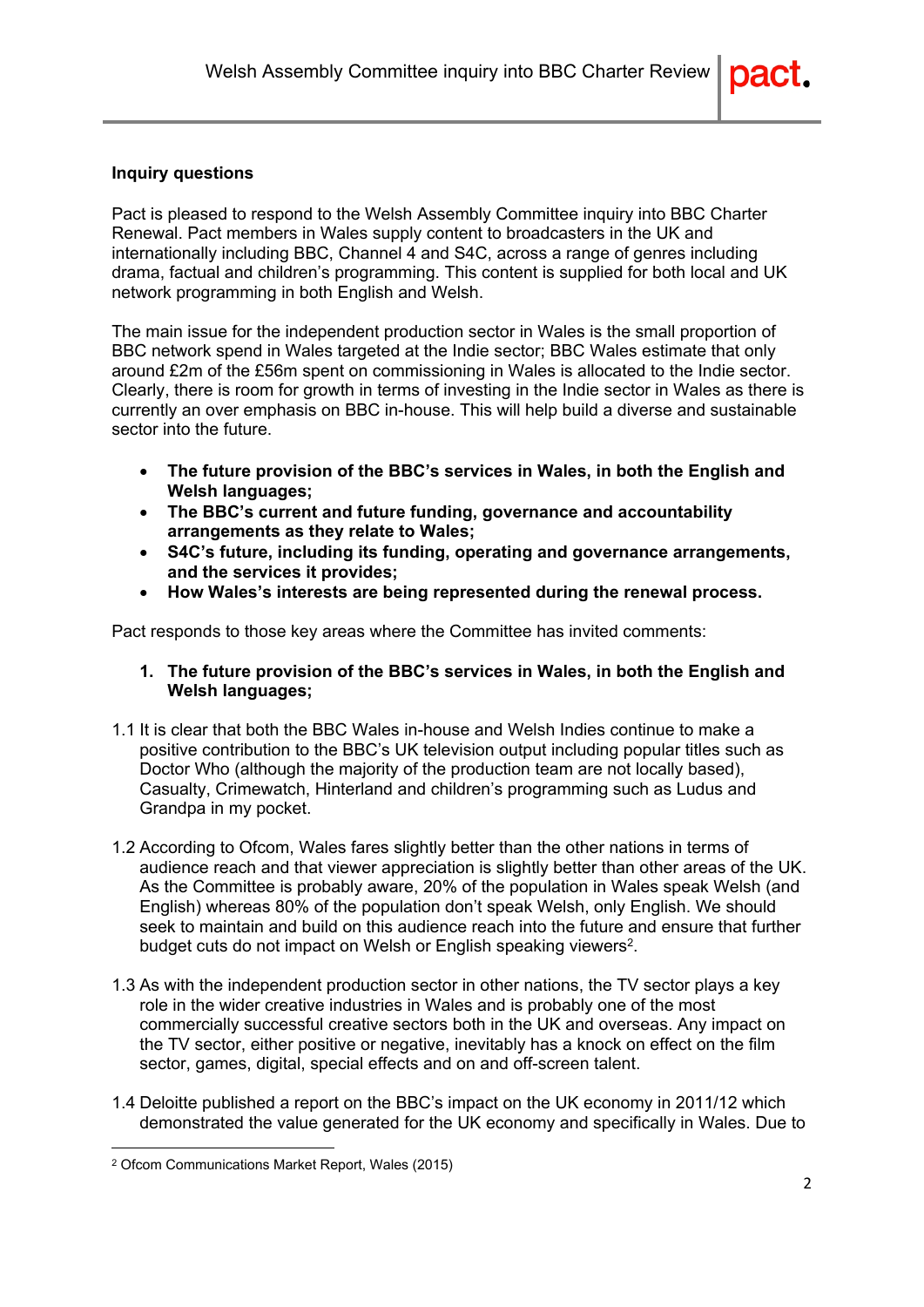a slight reduction in BBC expenditure the corresponding GVA (Gross Value Added) fell from £292m (2009/10) to £276m (2011/12), (based on expenditure of £154m in 2011/12). It is clear that the BBC has a positive impact in Wales.

- 1.5 Analysis by Arad Research in 2014/15 also concluded that; for every £1 invested by S4C in the economies of Wales and the UK created a total value of £2.09. According to the study, S4C's investment of £83m generated a total economic impact of £170m across the UK.
- 1.6 It is important that we seek to maintain BBC investment in Wales and develop a sector which is important to the future health of the Wales economy, job creation and long term creative sector talent development.

#### *Current challenges to independent production*

- 1.7 Pact has also responded to the DCMS Green Paper on BBC Charter Renewal expressing our serious concerns about competition and State Aid issues which we do not consider are adequately addressed in the BBC's proposal for BBC Studios.
- 1.8 The level of scrutiny and regulation which would be required in order to enable the establishment of BBC Studios would go far beyond the existing framework which is required in order to govern the Window of Creative Competition (WoCC) where BBC and independent production companies compete for commissions. BBC Studios would have a significant impact on the supply chain for the whole of the broadcasting sector, both in the UK and internationally. The mechanisms for ensuring transparency and fairness must therefore go far beyond the existing compliance framework.
- 1.9 We are extremely concerned that with the BBC's proposal on BBC Studios, details are still lacking about how the regulation of the new commercial entity will work.
- 1.10 It is crucial that BBC Studios is treated in exactly the same way as all of its commercial competitors by the BBC public entity. Any difference in terms of preferential commissioning terms or information would constitute a breach of State Aid and could have serious effects on the market. There must be full transparency and regulatory oversight on this issue.
- 1.11 Pact will be responding in full to the BBC Trust consultation on BBC Studios including as to how it is envisaged that BBC Studios will interact with local and network commissioning in the nations and regions.
- 1.12 Pact is also concerned about the recent review ordered into Terms of Trade by the Secretary of State for Culture Media and Sport and the devastating impact that this could have on the sector in the UK and Wales if Terms of Trade are withdrawn. The Communications Act 2003 introducing Terms of Trade is an effective and flexible piece of legislation which has allowed producers to own and exploit their rights at home and overseas. Pact is concerned about the potential to unravel this industry success story which has developed over the last ten years having a positive impact on the Welsh economy also.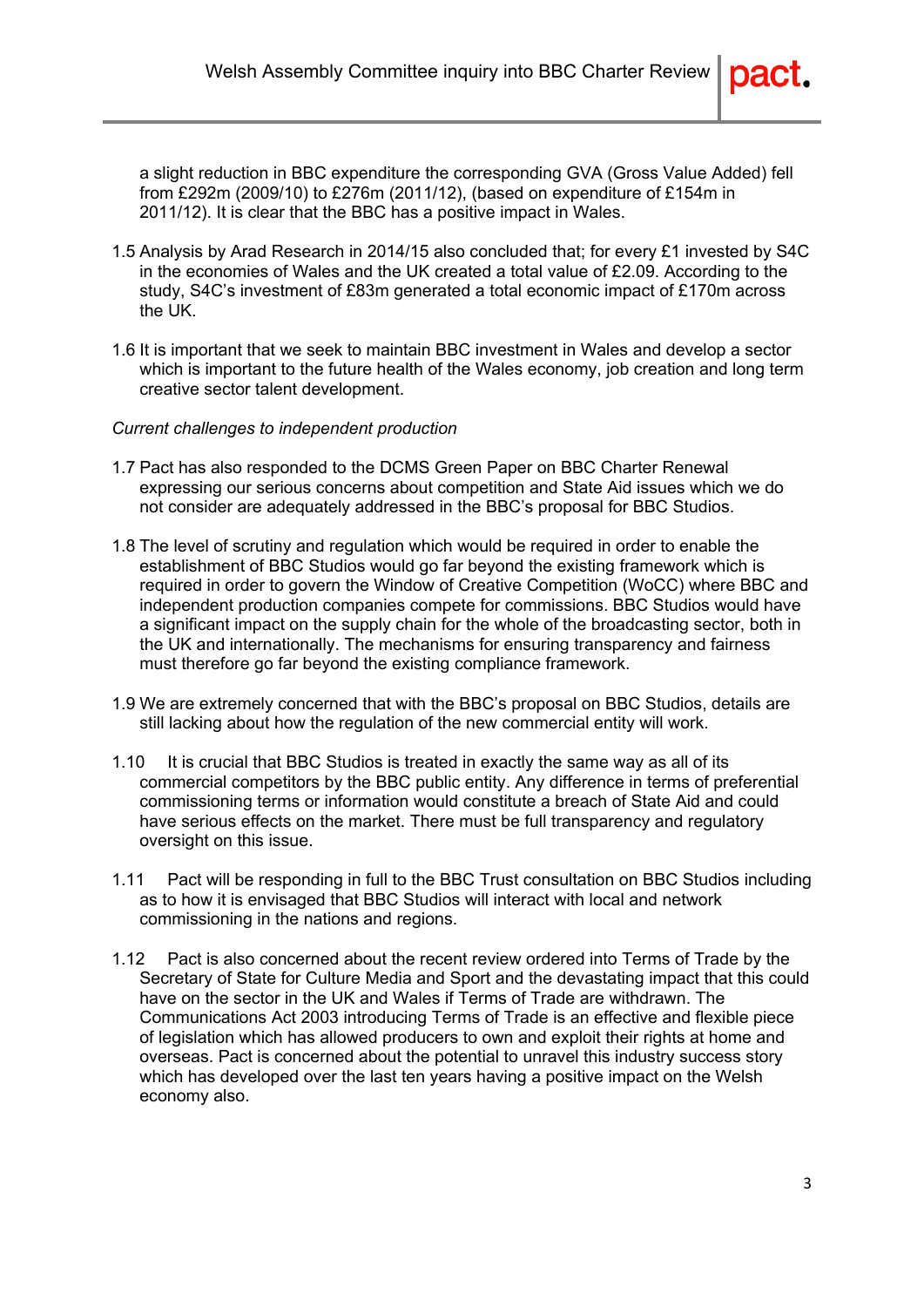

## **2. The BBC's current and future funding, governance and accountability arrangements as they relate to Wales**

## *Current and future funding*

2.1 Pact is aware that the BBC in Wales has already made savings through the BBC Delivering Quality First (DQF) plan, making cumulative efficiencies since April 2012.

2.2 The reality is that BBC Cymru Wales has had to deal with a real terms cut of 16% of funding spread over five years. We also recognise that S4C has faced a real terms cut of 36% in funding since 2010 and that their funding from the DCMS has been ring fenced for the next two years but not confirmed beyond 2016/17<sup>3</sup>.

2.3 Since 2006/7, BBC Wales' budget for English language TV programmes has fallen 18% from £24.6m to £20.2m in 2012/13. We are aware from discussions that that this spend has reduced further in 2014-15. The Institute of Welsh Affairs (IWA) report that spend on English language TV in Wales (in real terms at 2014 prices) declined by 30%. The decline in English language programming has been more pronounced even than Welsh language programming.

2.4 Tony Hall, BBC Director General has recognised this issue and acknowledged in a speech in April 2014 that English language programming had been eroded and that a decision to deal with the cuts by prioritising news, current affairs and political coverage had been at the expense of areas such as comedy, entertainment and culture.

2.5 Pact is clear that maintaining both investment in Welsh and English language programming in Wales is crucial for the full diversity of audiences in Wales being represented and their lives reflected on screen. Content made in Wales also has value across the UK and internationally in terms of TV exports. We know that TV exports from Wales do well even compared to the independent production sectors in the other nations.

2.6 Further cuts have already been announced by the BBC at a national level which will inevitably impact on BBC Cymru Wales. We call on these cuts to be organised in a way that will as far as possible not impact on content budgets in Wales. Pact calls for the current nations and regions quotas to be maintained into the next Charter settlement.

2.7 We are aware that levels of investment in content are already tight but express the importance of maintaining the well established Out of London quotas for network programming in Wales through the BBC (5% of 17% nations target by 2016).

*Governance and accountability arrangements in Wales*

2.8 Pact believes that the current broadcasting governance and accountability arrangements in Wales and across the UK are broadly fit for purpose.

2.9 There is a separate consultation around the future of the BBC and governance, on which Pact does not have a strong view, except to say that any governance structures should have fairness, transparency and accountability as a core principle. Ofcom should

<sup>3</sup> IWA Wales Media Audit: Current Media Provision in Wales: Television (October 2015)